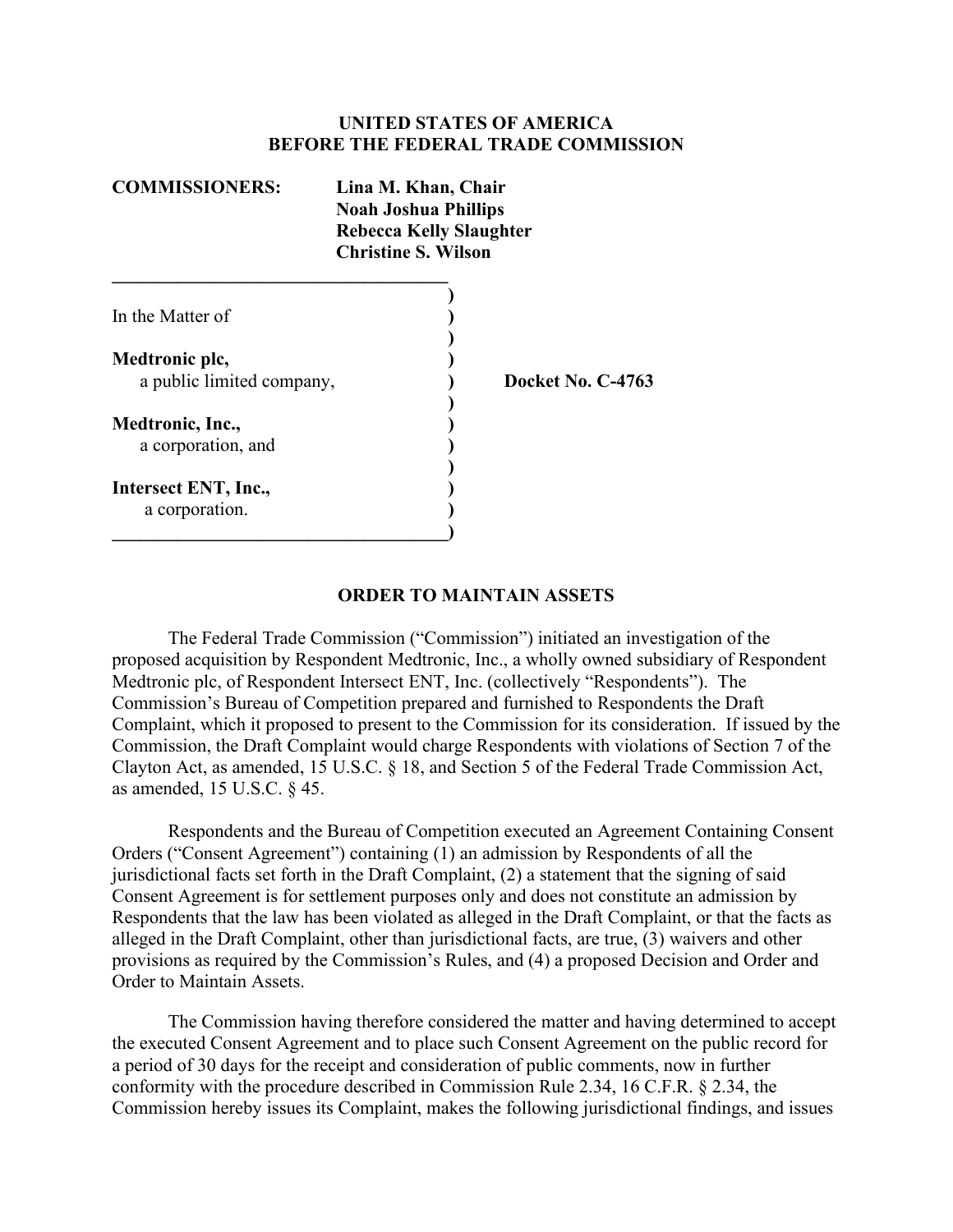this Order to Maintain Assets:

- 1. Respondent Medtronic plc is a public limited company organized, existing, and doing business under and by virtue of the laws of Ireland, with its executive offices and principal place of business located at 20 Lower Hatch Street, Dublin 2, and its United States address for service of process is 710 Medtronic Parkway, Minneapolis, Minnesota 55432.
- 2. Respondent Medtronic, Inc., is a corporation organized, existing, and doing business under and by virtue of the laws of the State of Minnesota, with its executive offices and principal place of business located at 710 Medtronic Parkway, Minneapolis, Minnesota 55432.
- 3. Respondent Intersect ENT, Inc., is a corporation organized, existing, and doing business under and by virtue of the laws of the State of Delaware, with its executive offices and principal place of business located at 1555 Adams Drive, Menlo Park, California 94025.
- 4. The Commission has jurisdiction over the subject matter of this proceeding and over the Respondents, and the proceeding is in the public interest.

### **ORDER**

### **I. Definitions**

**IT IS ORDERED** that the definitions used in the Consent Agreement and the Decision and Order shall be incorporated in this Order to Maintain Assets by reference and made a part hereof.

#### **II. Asset Maintenance**

**IT IS FURTHER ORDERED** that Respondents shall, subject to their obligations under this Order to Maintain Assets, ensure that the Fiagon Assets are operated and maintained in the ordinary course of business consistent with past practices until such assets are fully transferred to the Acquirer, and shall:

- A. Take all actions necessary to maintain the full economic viability, marketability, and competitiveness of the Fiagon Business and related Fiagon Assets, to minimize the risk of any loss of their competitive potential, to operate them in a manner consistent with applicable laws and regulations, and to prevent their destruction, removal, wasting, deterioration, or impairment (other than as a result of ordinary wear and tear);
- B. Not sell, transfer, encumber, or otherwise impair the Fiagon Business and related Fiagon Assets (other than in the manner prescribed in the Orders), or take any action that lessens their full economic viability, marketability, or competitiveness;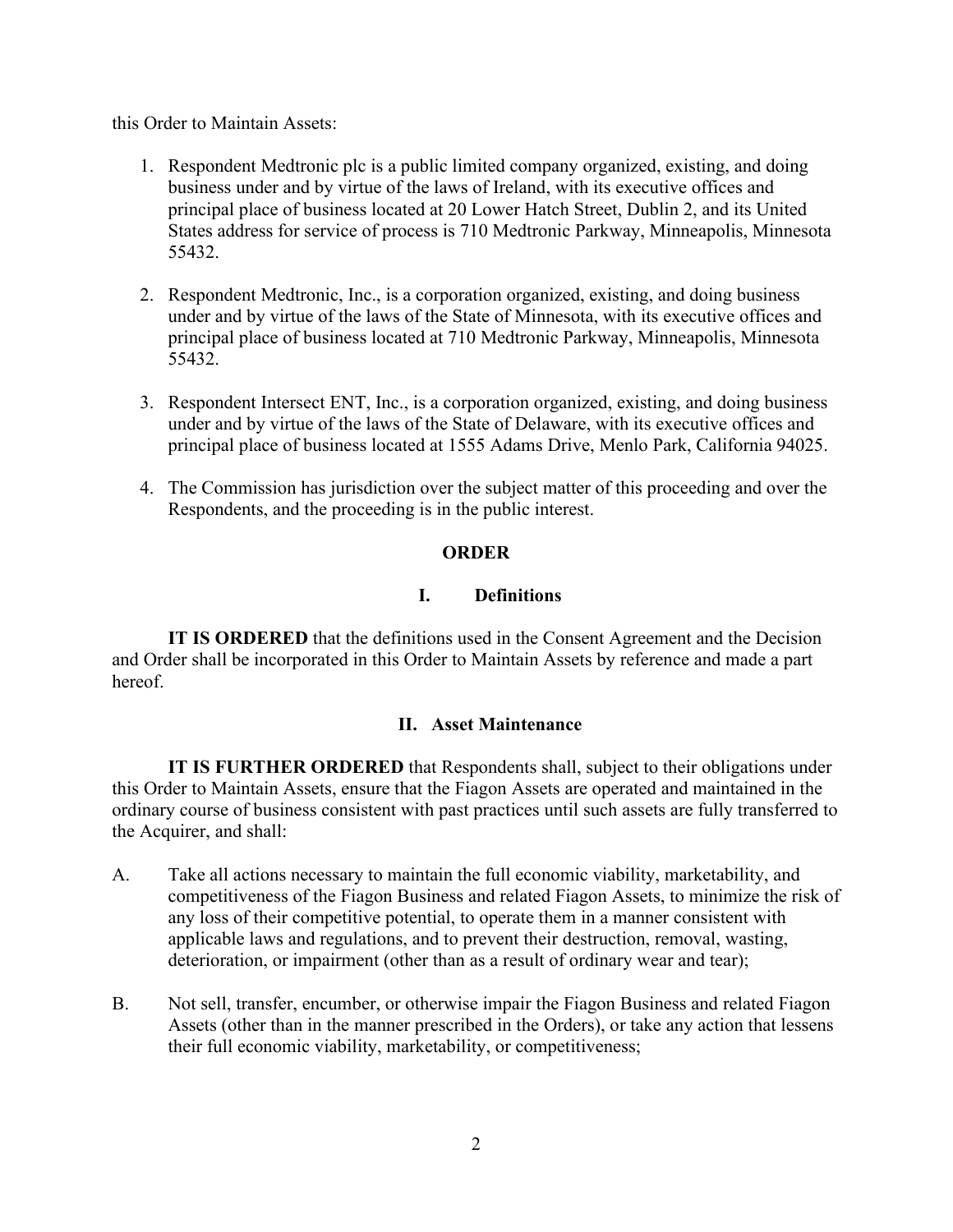- C. Not terminate the operations of the Fiagon Business and related Fiagon Assets, and shall conduct or cause to be conducted the operations of the Fiagon Business and related Fiagon Assets in the ordinary course of business and in accordance with past practice (including regular repair and maintenance efforts) and as may be necessary to preserve the full economic viability, ongoing operations, marketability, and competitiveness of the Fiagon Business and related Fiagon Assets; and
- D. Use best efforts to preserve the existing relationships with suppliers, customers, employees, governmental authorities, vendors, landlords, and others having business relationships with the Fiagon Business and related Fiagon Assets.

*Provided, however*, that Respondents may take actions that the Acquirer has requested or agreed to in writing and that have been approved in advance by Commission staff, in all cases to facilitate the Acquirer's acquisition of the Fiagon Assets and consistent with the purposes of the Orders.

## **III. Transition Assistance**

## **IT IS FURTHER ORDERED** that:

- A. Until Respondents have transferred all Business Information included in the Fiagon Assets, Respondents shall ensure that the Business Information is maintained and updated in the ordinary course of business and shall provide the Acquirer with access to records and information (wherever located and however stored) that Respondents have not yet transferred to the Acquirer, and to employees who possess the records and information.
- B. Respondents shall provide the Acquirer with Transition Assistance sufficient to (1) efficiently transfer the Fiagon Assets to the Acquirer, and (2) assist the Acquirer in operating the Fiagon Assets and Fiagon Business in all material respects in the manner in which Respondent Intersect did so prior to the Acquisition.
- C. Respondents shall provide such Transition Assistance:
	- 1. As set forth in the Divestiture Agreements, or as otherwise reasonably requested by the Acquirer (whether before or after the Divestiture Date);
	- 2. At Direct Cost; and
	- 3. For a period sufficient to meet the requirements of this Section III, which shall be, at the option of the Acquirer, for one year after the Divestiture Date;

*Provided, however,* that within 15 days after a request by the Acquirer, Respondents shall file with the Commission a written request to extend the time period for providing Transition Assistance in order to achieve the purposes of the Orders.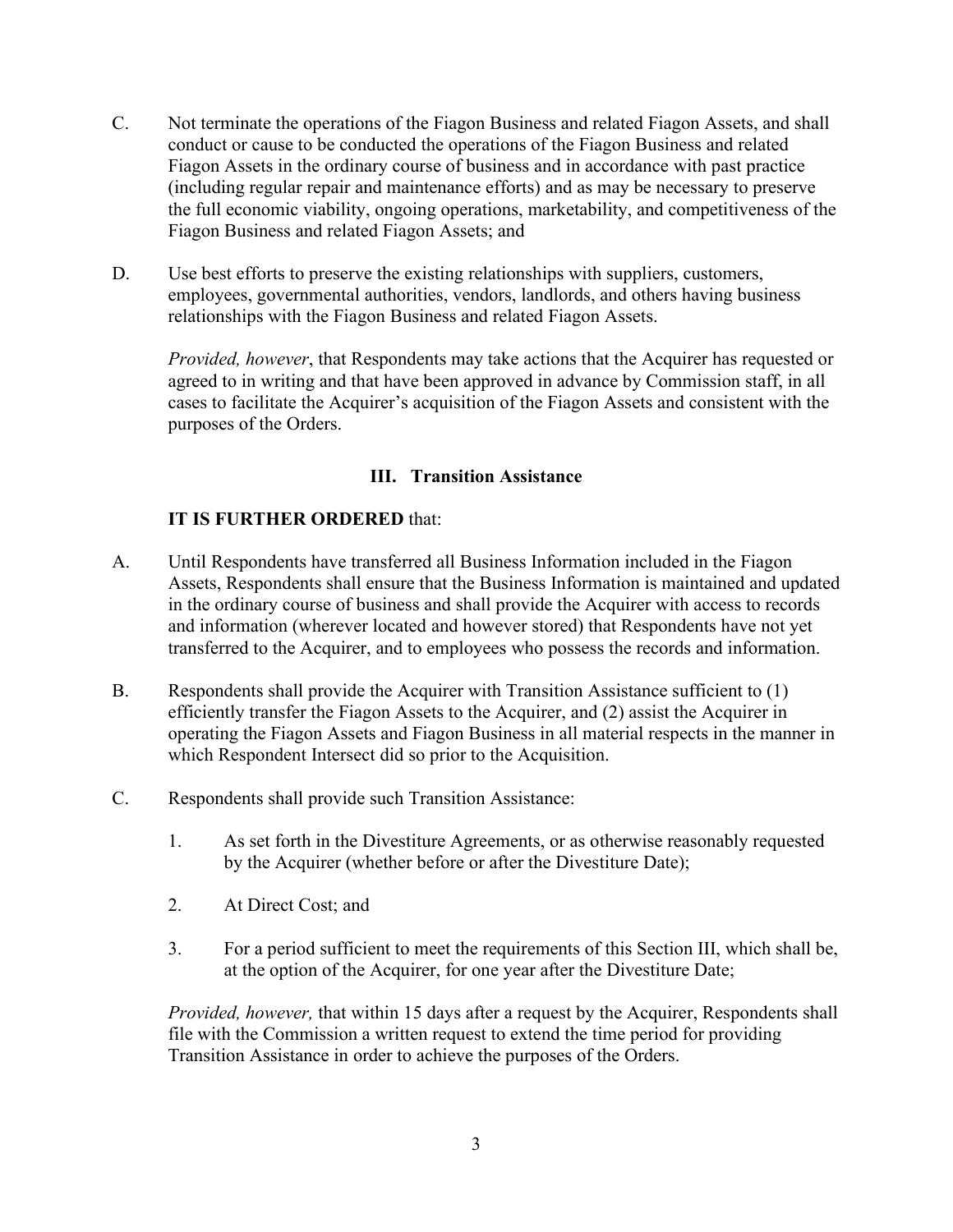- D. Respondents shall allow the Acquirer to terminate, in whole or part, any Transition Assistance provisions of the Divestiture Agreements upon commercially reasonable notice and without cost or penalty.
- E. Respondents shall not cease providing Transition Assistance due to a breach by the Acquirer of the Divestiture Agreements, and shall not limit any damages (including indirect, special, and consequential damages) that the Acquirer would be entitled to receive in the event of Respondents' breach of the Divestiture Agreements.

# **IV. Employees**

## **IT IS FURTHER ORDERED** that:

- A. Until 6 months after the Divestiture Date, Respondents shall cooperate with and assist the Acquirer of the Fiagon Assets to evaluate independently and offer employment to the Fiagon Employees.
- B. Respondents shall:
	- 1. No later than 10 days after a request from the Acquirer, provide to the Acquirer a list of all Fiagon Employees and provide Employee Information for each;
	- 2. No later than 10 days after a request from the Acquirer, provide the Acquirer an opportunity to meet outside the presence or hearing of any employee or agent of Respondents with any of the Fiagon Employees, and to make offers of employment to any of the Fiagon Employees;
	- 3. Remove any impediments within the control of Respondents that may deter Fiagon Employees from accepting employment with the Acquirer, including removal of any noncompete or confidentiality provisions of employment or other Contracts with Respondents that may affect the ability or incentive of those individuals to be employed by the Acquirer, and shall not make any counteroffer to a Fiagon Employee who receives an offer of employment from the Acquirer;

*Provided, however*, that nothing in the Orders shall be construed to require Respondents to terminate the employment of any employee or prevent Respondents from continuing the employment of any employee;

- 4. Continue to provide Fiagon Employees compensation and benefits, including regularly scheduled raises and bonuses and the vesting of benefits while they are employed by Respondents; and
- 5. Not interfere, directly or indirectly, with the hiring or employing by the Acquirer of any Fiagon Employee, not offer any incentive to such employees to decline employment with the Acquirer, and not otherwise interfere with the recruitment of any Fiagon Employee by the Acquirer.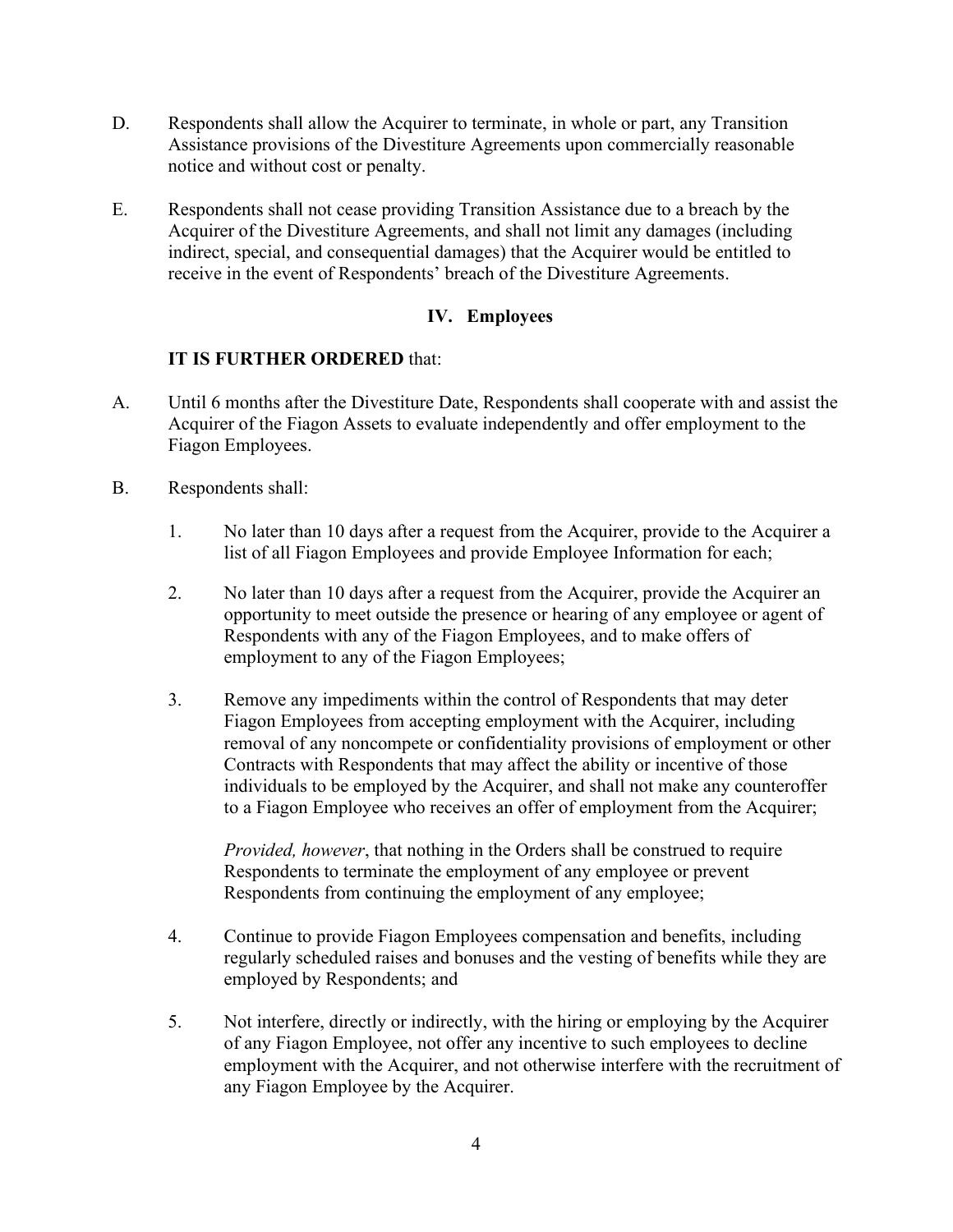- C. Respondents shall provide financial incentives for Fiagon Employees to continue in their positions and, as may be necessary, to facilitate their employment by the Acquirer.
- D. Respondents shall not, for a period of 180 days following the Divestiture Date, directly or indirectly, solicit or otherwise attempt to induce any of the Fiagon Employees who have accepted offers of employment with the Acquirer to terminate his or her employment with the Acquirer;

*Provided, however*, Respondents may:

- 1. Hire an employee whose employment has been terminated by the Acquirer;
- 2. Advertise for employees in newspapers, trade publications, or other media, or engage recruiters to conduct general employee search activities, in either case not targeted specifically at one or more Fiagon Employees; or
- 3. Hire an employee who has applied for employment with Respondents, as long as such application was not solicited or induced in violation of this Section IV.

# **V. Confidentiality**

## **IT IS FURTHER ORDERED** that:

A. Respondents shall not disclose (including to Respondents' employees), and not use, for any reason or purpose, any Confidential Business Information received or maintained by Respondents;

*Provided, however,* that Respondents may disclose or use such Confidential Business Information in the course of:

- 1. Performing their obligations or as permitted under the Orders or the Divestiture Agreements; or
- 2. Complying with financial reporting requirements, obtaining legal advice, prosecuting or defending legal claims, investigations, or enforcing actions threatened or brought against the Fiagon Assets or Fiagon Business, or as required by law.
- B. Respondents shall only disclose Confidential Business Information to an employee or any other Person if disclosure is permitted in Paragraph V.A of this Order to Maintain Assets, and the employee or other Person has signed an agreement to maintain the confidentiality of such information and not violate the disclosure requirements of the Orders.
- C. Respondents shall enforce the terms of this Section V and take necessary actions to ensure that their employees or other Persons comply with its terms, including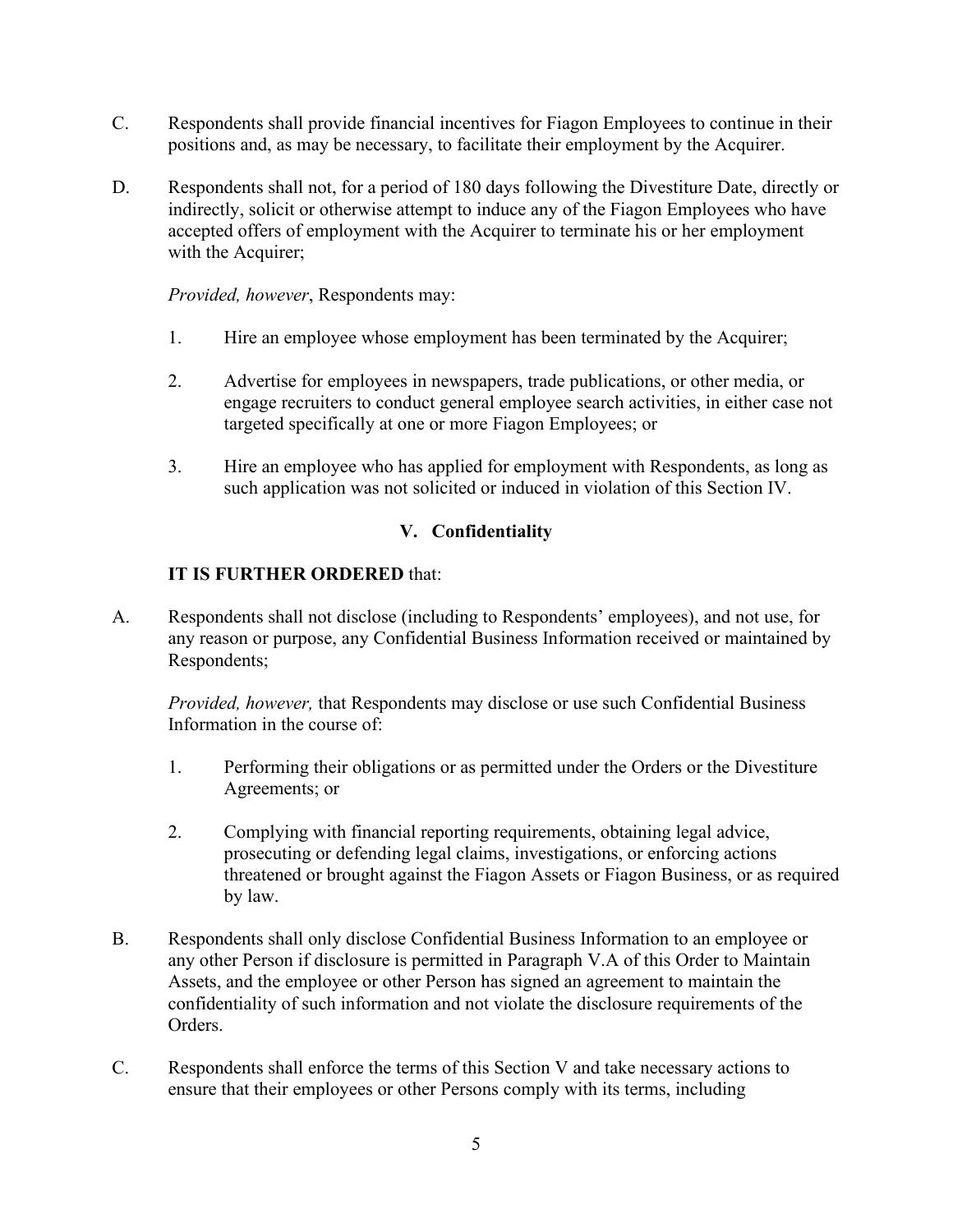implementing access and data controls, training of employees, and taking other actions that Respondents would take to protect their own trade secrets and proprietary information.

#### **VI. Monitor**

### **IT IS FURTHER ORDERED** that:

- A. The Commission appoints Jeryl Hilleman as the Monitor to observe and report on Respondents' compliance with their obligations as set forth in the Orders.
- B. The Respondents and the Monitor may enter into an agreement relating to the Monitor's services. Any such agreement:
	- 1. Shall be subject to the approval of the Commission;
	- 2. Shall not limit, and the signatories shall not construe it to limit, the terms of this Section VI or Section VIII of the Decision and Order ("Monitor Sections"), and to the extent any provision in the agreement varies from or conflicts with any provision in the Monitor Sections, Respondents and the Monitor shall comply with the Monitor Sections; and
	- 3. Shall include a provision stating that the agreement does not limit, and the signatories shall not construe it to limit, the terms of the Orders in this matter, and to the extent any provision in the agreement varies from or conflicts with any provision in the Orders, Respondents and the Monitor shall comply with the Orders.
- C. The Monitor shall:
	- 1. Have the authority to monitor Respondents' compliance with the obligations set forth in the Orders;
	- 2. Act in consultation with the Commission or its staff;
	- 3. Serve as an independent third party and not as an employee or agent of Respondents or of the Commission;
	- 4. Serve without bond or other security;
	- 5. At the Monitor's option, employ such consultants, accountants, attorneys, and other representatives and assistants as are reasonably necessary to carry out the Monitor's duties and responsibilities;
	- 6. Enter into a non-disclosure or other confidentiality agreement with the Commission related to Commission materials and information received in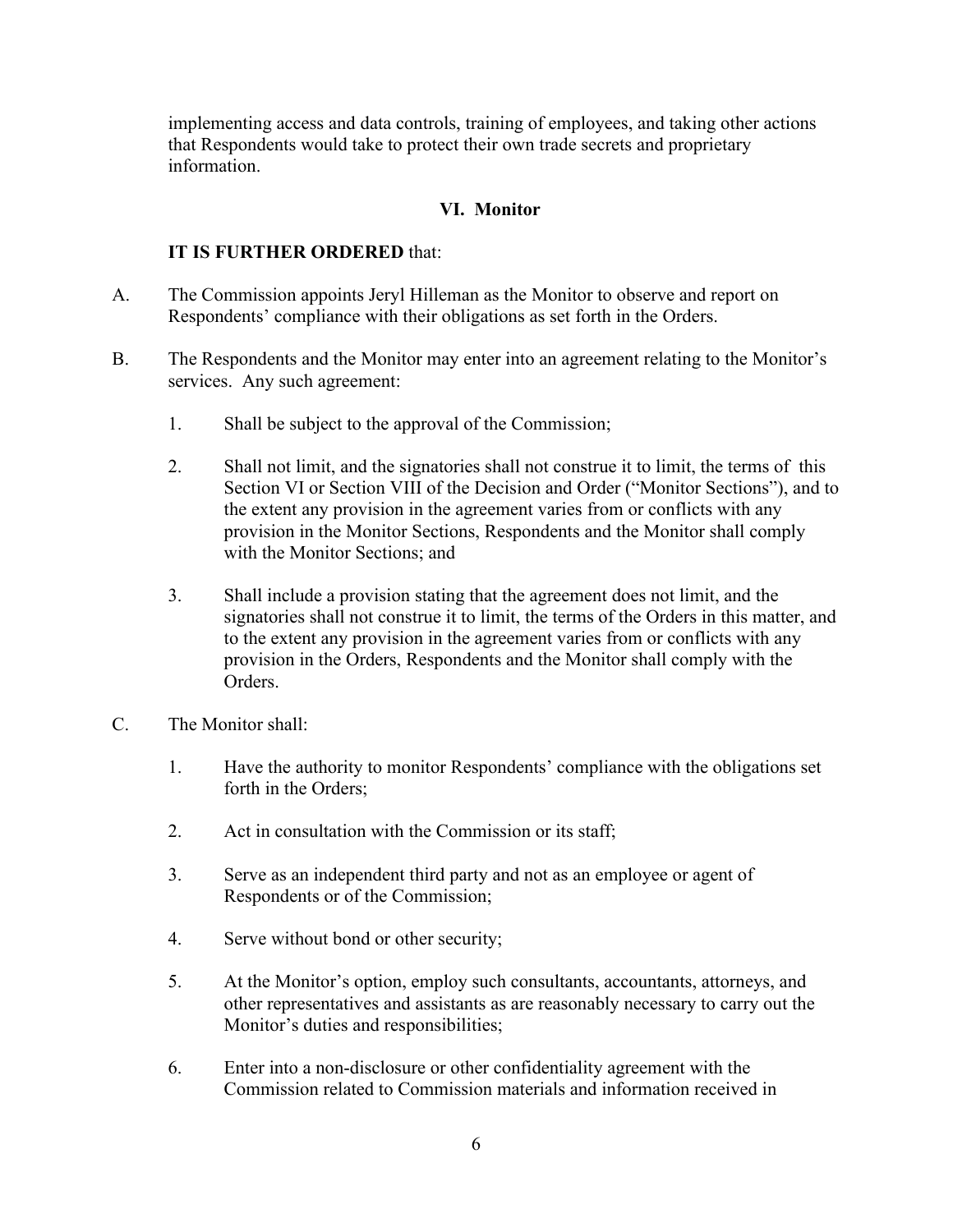connection with the performance of the Monitor's duties and require that each of the Monitor's consultants, accountants, attorneys, and other representatives and assistants shall also enter into a non-disclosure or other confidentiality agreement with the Commission;

- 7. Notify staff of the Commission, in writing, no later than 5 days in advance of entering into any arrangement that creates a conflict of interest, or the appearance of a conflict of interest, including a financial, professional or personal conflict. If the Monitor becomes aware of a such a conflict only after it has arisen, the Monitor shall notify the Commission as soon as the Monitor becomes aware of the conflict;
- 8. Report in writing to the Commission concerning Respondents' compliance with the Orders on a schedule set by Commission staff and at any other time requested by Commission staff; and
- 9. Unless the Commission or its staff determine otherwise, the Monitor shall serve until Commission staff determines that Respondents have satisfied all obligations under Sections II, IV, and VI of the Decision and Order, and files a final report.
- D. Respondents shall:
	- 1. Cooperate with and assist the Monitor in performing his or her duties for the purpose of reviewing Respondents' compliance with their obligations under the Orders, including as requested by the Monitor, (a) providing the Monitor full and complete access to personnel, information, and facilities; and (b) making such arrangements with third parties to facilitate access by the Monitor;
	- 2. Not interfere with the ability of the Monitor to perform his or her duties pursuant to the Orders;
	- 3. Pay the Monitor's fees and expenses as set forth in an agreement approved by the Commission, or if such agreement has not been approved, pay the Monitor's customary fees, as well as expenses the Monitor incurs performing his or her duties under the Orders, including expenses of any consultants, accountants, attorneys, and other representatives and assistants that are reasonably necessary to assist the Monitor in carrying out his or her duties and responsibilities;
	- 4. Not require the Monitor to disclose to Respondents the substance of the Monitor's communications with the Commission or any other Person or the substance of written reports submitted to the Commission pursuant to the Orders; and
	- 5. Indemnify and hold the Monitor harmless against any loss, claim, damage, liability, and expense (including attorneys' fees and out of pocket costs) that arises out of, or is connected with, a claim concerning the performance of the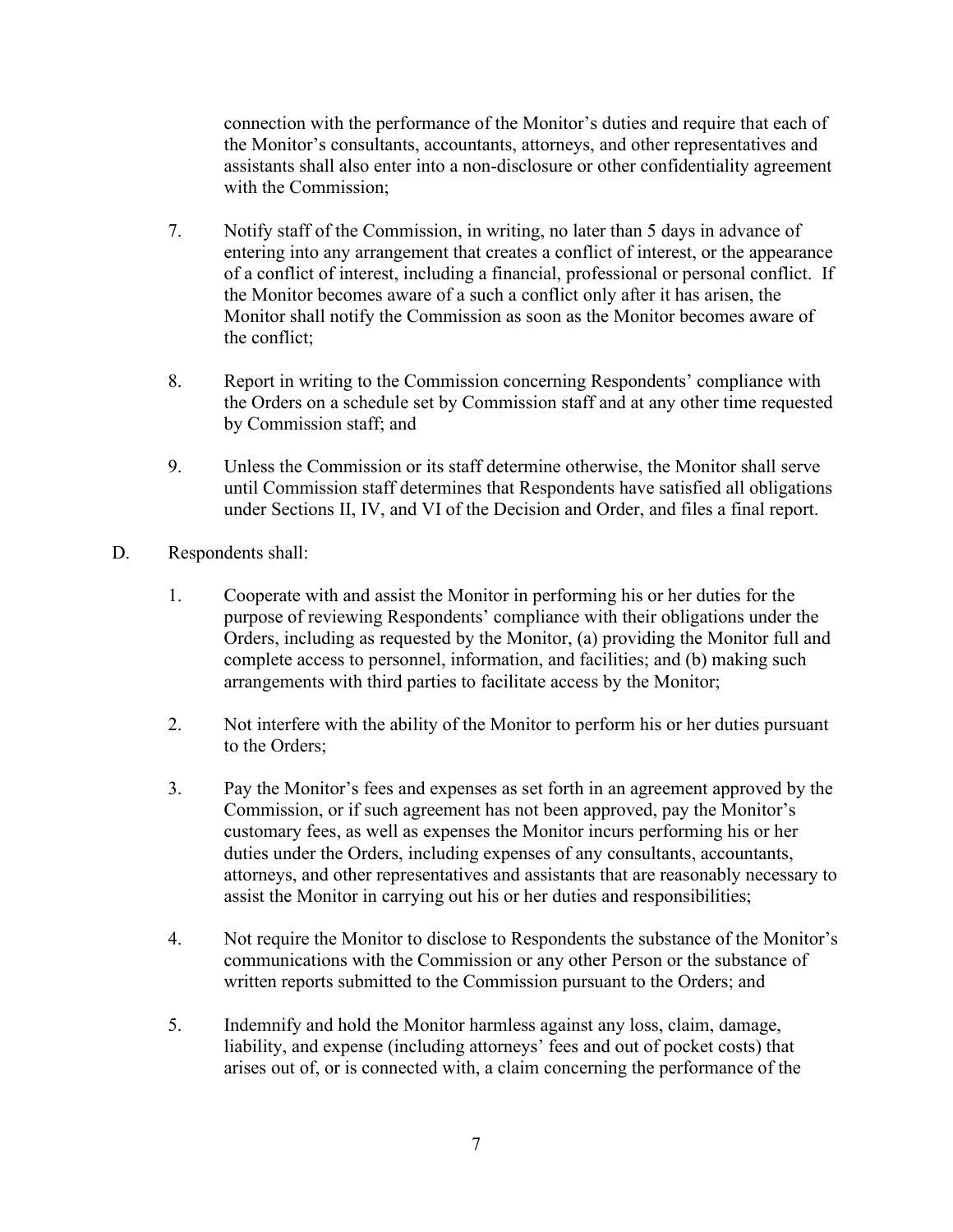Monitor's duties under the Orders, unless the loss, claim, damage, liability, or expense results from gross negligence or willful misconduct by the Monitor.

- E. Respondents may require the Monitor and each of the Monitor's consultants, accountants, attorneys, and other representatives and assistants to enter into a customary confidentiality agreement, so long as the agreement does not restrict the Monitor's ability to access personnel, information, and facilities or provide information to the Commission, or otherwise observe and report on the Respondents' compliance with the Orders.
- F. If the Monitor resigns or the Commission determines that the Monitor has ceased to act, has failed to act diligently, or is otherwise unable to continue serving as a Monitor due to the existence of a conflict or other reasons, the Commission may appoint a substitute Monitor. The substitute Monitor shall be afforded all rights, powers, and authorities and shall be subject to all obligations of the Monitor Sections of the Orders. The Commission shall select the substitute Monitor, subject to the consent of the Respondents. Respondents:
	- 1. Shall not unreasonably withhold consent to the appointment of the selected substitute Monitor;
	- 2. Shall be deemed to have consented to the selection of the proposed substitute Monitor if, within 10 days of notice by staff of the Commission of the identity of the proposed substitute Monitor, Respondents have not opposed in writing, including the reasons for opposing, the selection of the proposed substitute Monitor; and
	- 3. May enter into an agreement with the substitute Monitor relating to the substitute Monitor's services that either (a) contains substantially the same terms as the Commission-approved agreement referenced in Paragraph VI.B; or (b) receives Commission approval.
- G. The Commission may on its own initiative or at the request of the Monitor issue such additional orders or directions as may be necessary or appropriate to assure compliance with the requirements of the Orders.

## **VII. Divestiture Trustee**

#### **IT IS FURTHER ORDERED** that:

A. If Respondents have not fully complied with the obligations to assign, grant, license, divest, transfer, deliver, or otherwise convey the Fiagon Assets as required by this Order, the Commission may appoint a trustee ("Divestiture Trustee") to assign, grant, license, divest, transfer, deliver, or otherwise convey these assets in a manner that satisfies the requirements of the Decision and Order.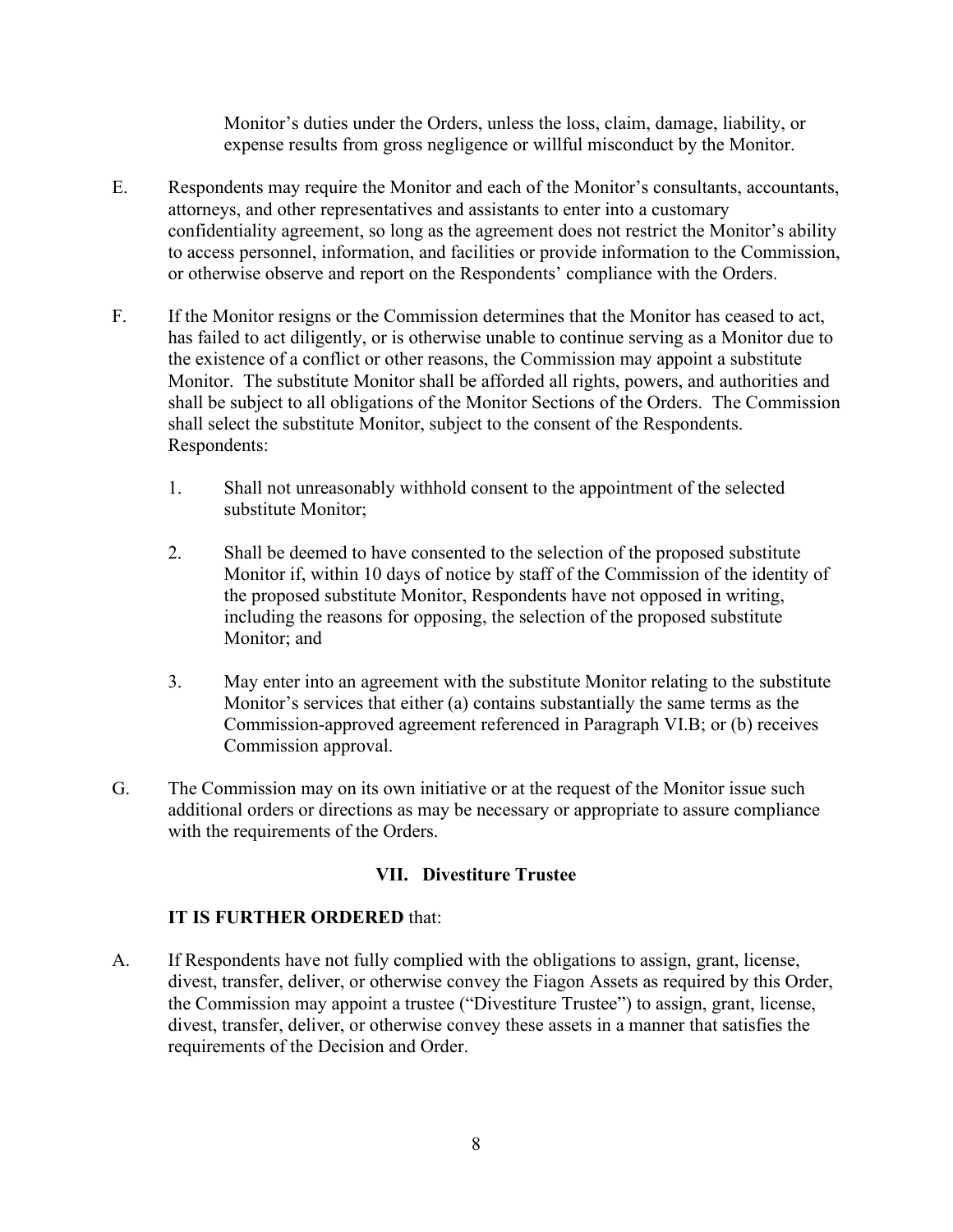- B. In the event that the Commission or the Attorney General brings an action pursuant to § 5(*l*) of the Federal Trade Commission Act, 15 U.S.C. § 45(l), or any other statute enforced by the Commission, Respondents shall consent to the appointment of a Divestiture Trustee in such action to assign, grant, license, divest, transfer, deliver, or otherwise convey these assets. Neither the appointment of a Divestiture Trustee nor a decision not to appoint a Divestiture Trustee under this Section VII shall preclude the Commission or the Attorney General from seeking civil penalties or any other relief available to it, including a court-appointed Divestiture Trustee, pursuant to § 5(*l*) of the Federal Trade Commission Act, or any other statute enforced by the Commission, for any failure by the Respondents to comply with the Orders.
- C. The Commission shall select the Divestiture Trustee, subject to the consent of Respondents, which consent shall not be unreasonably withheld. The Divestiture Trustee shall be a person with experience and expertise in acquisitions and divestitures. If Respondents have not opposed, in writing, including the reasons for opposing, the selection of any proposed Divestiture Trustee within 10 days after notice by the staff of the Commission to Respondents of the identity of any proposed Divestiture Trustee, Respondents shall be deemed to have consented to the selection of the proposed Divestiture Trustee.
- D. Not later than 10 days after the appointment of a Divestiture Trustee, Respondents shall execute a trust agreement that, subject to the prior approval of the Commission, transfers to the Divestiture Trustee all rights and powers necessary to permit the Divestiture Trustee to effect the relevant divestiture or other action required by the Decision and Order. Any failure by Respondents to comply with a trust agreement approved by the Commission shall be a violation of the Orders.
- E. If a Divestiture Trustee is appointed by the Commission or a court pursuant to this Section VII, Respondents shall consent to the following terms and conditions regarding the Divestiture Trustee's powers, duties, authority, and responsibilities:
	- 1. Subject to the prior approval of the Commission, the Divestiture Trustee shall have the exclusive power and authority to assign, grant, license, divest, transfer, deliver, or otherwise convey the assets that are required by the Decision and Order to be assigned, granted, licensed, divested, transferred, delivered, or otherwise conveyed;
	- 2. The Divestiture Trustee shall have one year from the date the Commission approves the trustee trust agreement described herein to accomplish the divestitures, which shall be subject to the prior approval of the Commission. If, however, at the end of the one year period, the Divestiture Trustee has submitted a plan of divestiture or the Commission believes that the divestitures can be achieved within a reasonable time, the divestiture period may be extended by the Commission,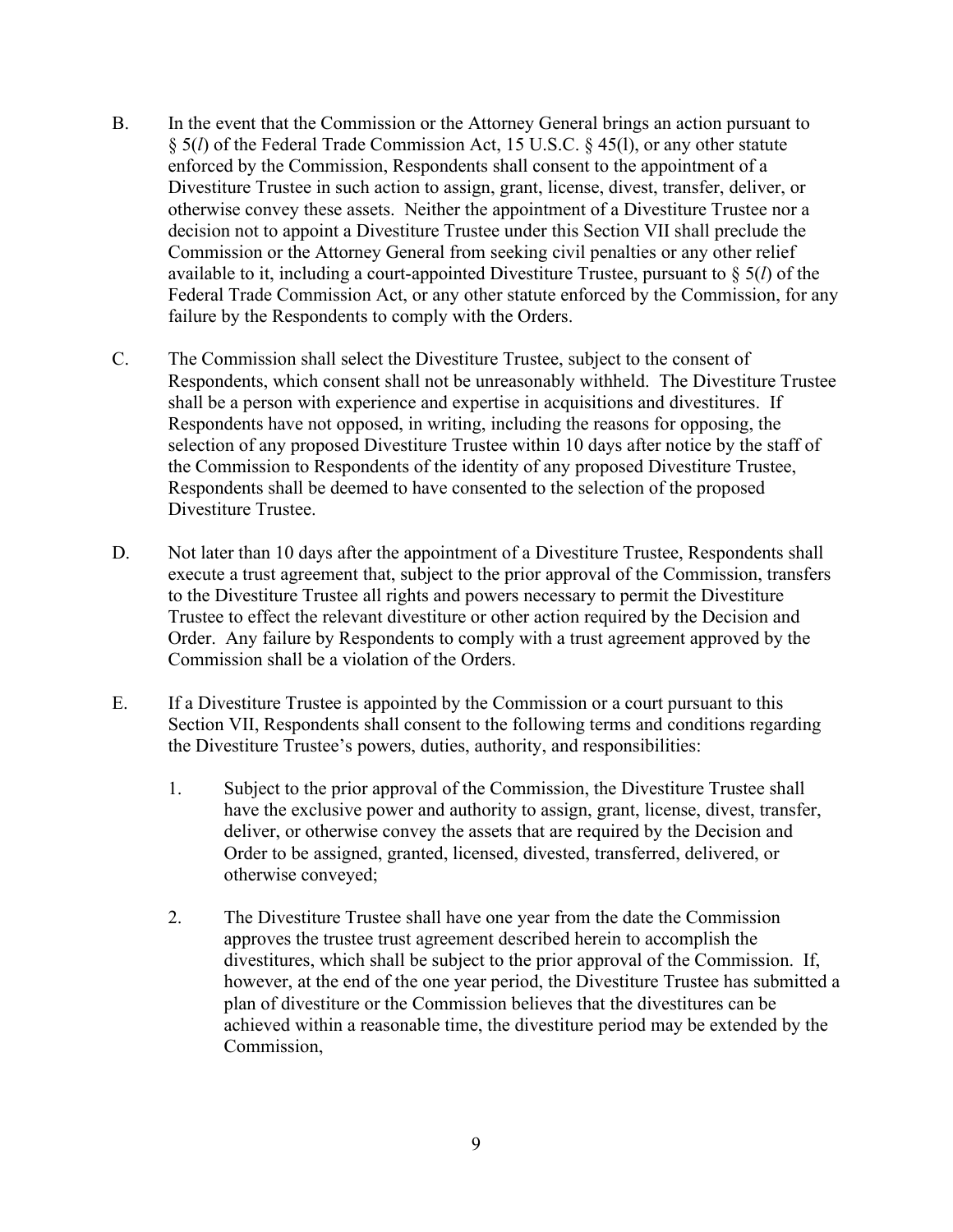*Provided, however,* the Commission may extend the divestiture period only 2 times;

- 3. Subject to any demonstrated legally recognized privilege, the Divestiture Trustee shall have full and complete access to the personnel, books, records, and facilities related to the relevant assets that are required to be assigned, granted, licensed, divested, delivered, or otherwise conveyed by the Decision and Order and to any other relevant information, as the Divestiture Trustee may request. Respondents shall develop such financial or other information as the Divestiture Trustee may request and shall cooperate with the Divestiture Trustee. Respondents shall take no action to interfere with or impede the Divestiture Trustee's accomplishment of the divestitures. Any delays in divestitures caused by Respondents shall extend the time for divestitures under this Section VII in an amount equal to the delay, as determined by the Commission or, for a court-appointed Divestiture Trustee, by the court;
- 4. The Divestiture Trustee shall use commercially reasonable best efforts to negotiate the most favorable price and terms available in each Contract that is submitted to the Commission, subject to Respondents' absolute and unconditional obligation to divest expeditiously and at no minimum price. The divestitures shall be made in the manner and to Acquirers that receive the prior approval of the Commission as required by the Decision and Order,

*Provided, however*, if the Divestiture Trustee receives bona fide offers from more than one acquiring person for a divestiture, and if the Commission determines to approve more than one such acquiring person for the divestiture, the Divestiture Trustee shall divest to the acquiring person selected by Respondents from among those approved by the Commission,

*Provided further*, however, that Respondents shall select such person within 5 days of receiving notification of the Commission's approval;

5. The Divestiture Trustee shall serve, without bond or other security, at the cost and expense of Respondents, on such reasonable and customary terms and conditions as the Commission or a court may set. The Divestiture Trustee shall have the authority to employ, at the cost and expense of Respondents, such consultants, accountants, attorneys, investment bankers, business brokers, appraisers, and other representatives and assistants as are necessary to carry out the Divestiture Trustee's duties and responsibilities. The Divestiture Trustee shall account for all monies derived from the divestiture and all expenses incurred. After approval by the Commission of the account of the Divestiture Trustee, including fees for the Divestiture Trustee's services, all remaining monies shall be paid at the direction of the Respondents, and the Divestiture Trustee's power shall be terminated. The compensation of the Divestiture Trustee shall be based at least in significant part on a commission arrangement contingent on the divestiture of all of the relevant assets that are required to be divested by the Decision and Order;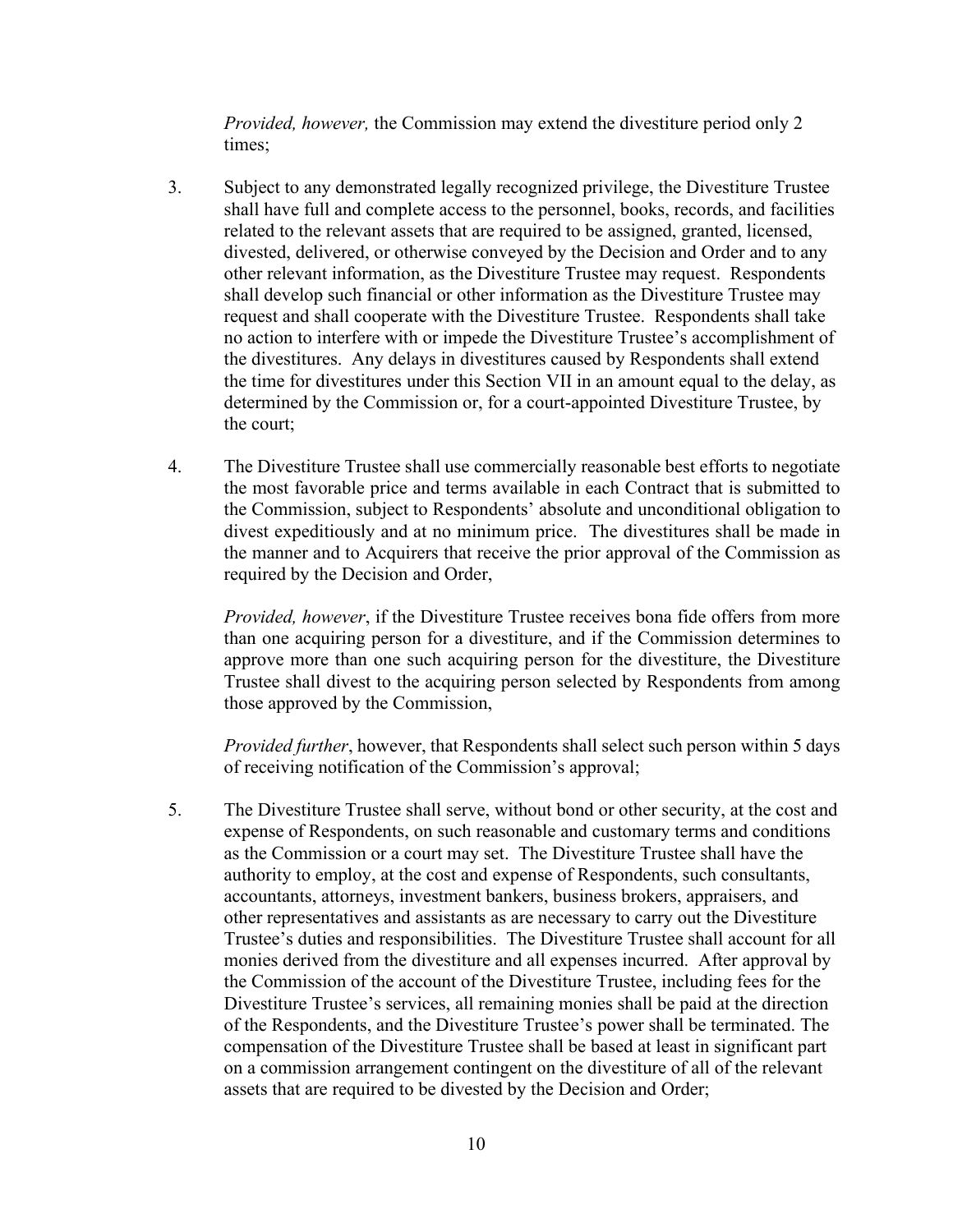- 6. Respondents shall indemnify the Divestiture Trustee and hold the Divestiture Trustee harmless against any losses, claims, damages, liabilities, or expenses arising out of, or in connection with, the performance of the Divestiture Trustee's duties, including all reasonable fees of counsel and other expenses incurred in connection with the preparation for, or defense of, any claim, whether or not resulting in any liability, except to the extent that such losses, claims, damages, liabilities, or expenses result from gross negligence or willful misconduct by the Divestiture Trustee;
- 7. The Divestiture Trustee shall have no obligation or authority to operate or maintain the Fiagon Assets required to be divested by the Decision and Order;
- 8. The Divestiture Trustee shall report in writing to Respondents and to the Commission every 30 days concerning the Divestiture Trustee's efforts to accomplish the divestiture; and
- 9. Respondents may require the Divestiture Trustee and each of the Divestiture Trustee's consultants, accountants, attorneys, and other representatives and assistants to sign a customary confidentiality agreement,

*Provided, however*, that such agreement shall not restrict the Divestiture Trustee from providing any information to the Commission.

- F. The Commission may, among other things, require the Divestiture Trustee and each of the Divestiture Trustee's consultants, accountants, attorneys, and other representatives and assistants to sign a confidentiality agreement related to Commission materials and information received in connection with the performance of the Divestiture Trustee's duties.
- G. If the Commission determines that a Divestiture Trustee has ceased to act or failed to act diligently, the Commission may appoint a substitute Divestiture Trustee in the same manner as provided in this Section VII.
- H. The Commission or, in the case of a court-appointed Divestiture Trustee, the court, may on its own initiative or at the request of the Divestiture Trustee issue such additional orders or directions as may be necessary or appropriate to accomplish the divestitures and other obligations or action required by the Decision and Order.

## **VIII. Prior Approval**

**IT IS FURTHER ORDERED** that Respondents shall not, without prior approval of the Commission, acquire directly or indirectly, through subsidiaries, partnerships, or otherwise, any rights or interests, in whole or in part, in any balloon sinus dilation products or ENT navigation systems.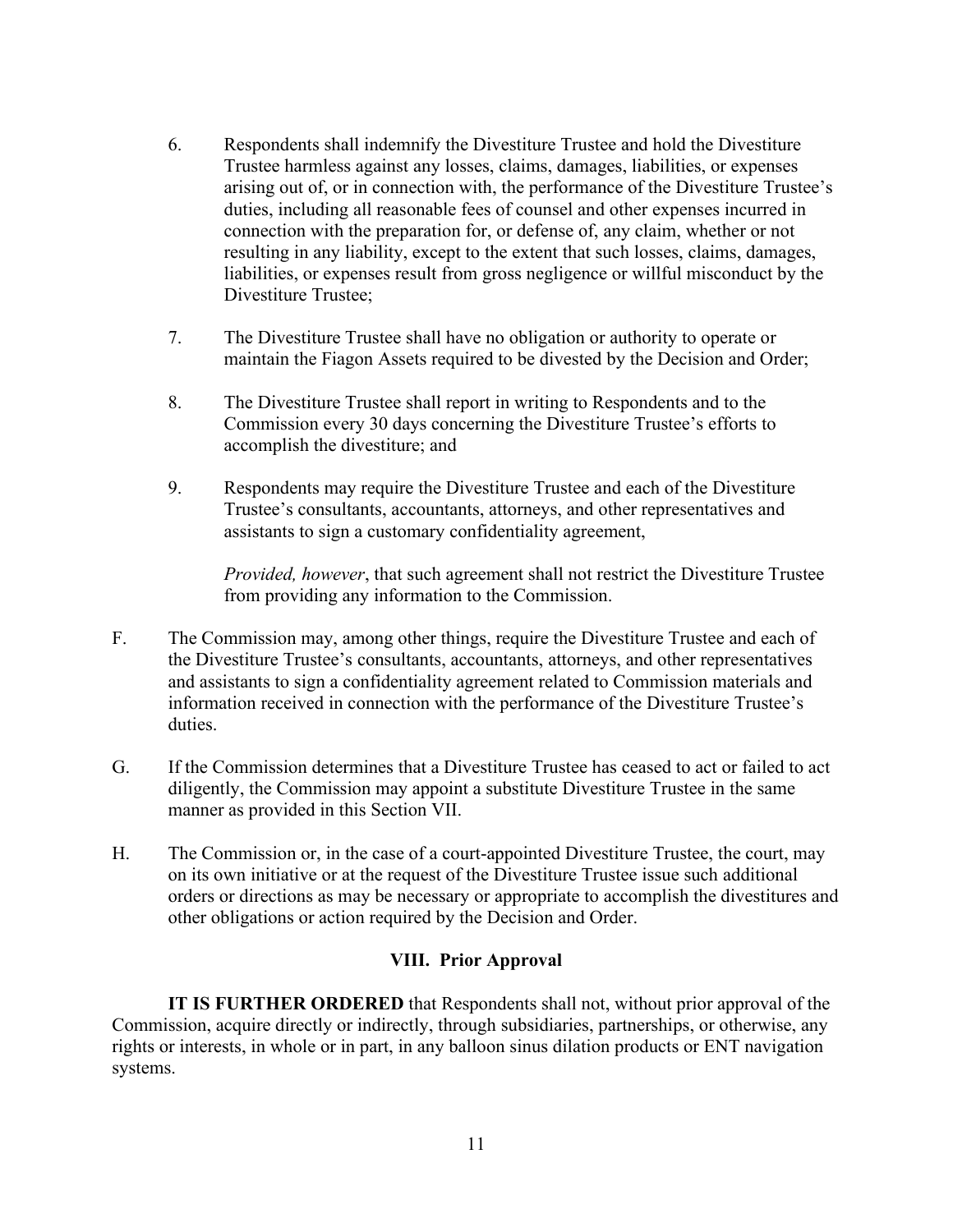# **IX. Compliance Reports**

## **IT IS FURTHER ORDERED** that:

- A. Respondents shall:
	- 1. Notify Commission staff via email at bccompliance  $@$  fitc.gov of the Acquisition Date and Divestiture Date no later than 5 days after the occurrence of each; and
	- 2. Submit the complete Divestiture Agreements to the Commission at ElectronicFilings@ftc.gov and bccompliance@ftc.gov no later than 30 days after the Divestiture Date.
- B. Respondents shall submit verified written reports ("compliance reports") in accordance with the following:
	- 1. Respondents shall submit compliance reports 30 days after this Order to Maintain Assets is issued and every 30 days thereafter until the Commission issues a Decision and Order in this matter, and additional compliance reports as the Commission or its staff may request.
	- 2. Each compliance report shall contain sufficient information and documentation to enable the Commission to determine independently whether Respondents are in compliance with the Orders. Conclusory statements that Respondents have complied with their obligations under the Orders are insufficient. Respondents shall include in their reports, among other information or documentation that may be necessary to demonstrate compliance, a full description of the measures Respondents have implemented and plan to implement to comply with each paragraph of the Orders.
	- 3. For a period of 5 years after filing a compliance report, each Respondent shall retain all material written communications with each party identified in the compliance report and all non-privileged internal memoranda, reports, and recommendations concerning fulfilling Respondents' obligations under the Orders and provide copies of these documents to Commission staff upon request.
- C. Respondents shall verify each compliance report in the manner set forth in 28 U.S.C. § 1746 by the Chief Executive Officer or another officer or employee specifically authorized to perform this function. Respondents shall file their compliance reports with the Secretary of the Commission at ElectronicFilings@ftc.gov and the Compliance Division at becompliance@ftc.gov, as required by Commission Rule 2.41(a), 16 C.F.R. § 2.41(a). In addition, Respondents shall provide a copy of each compliance report to the Monitor if the Commission has appointed one in this matter.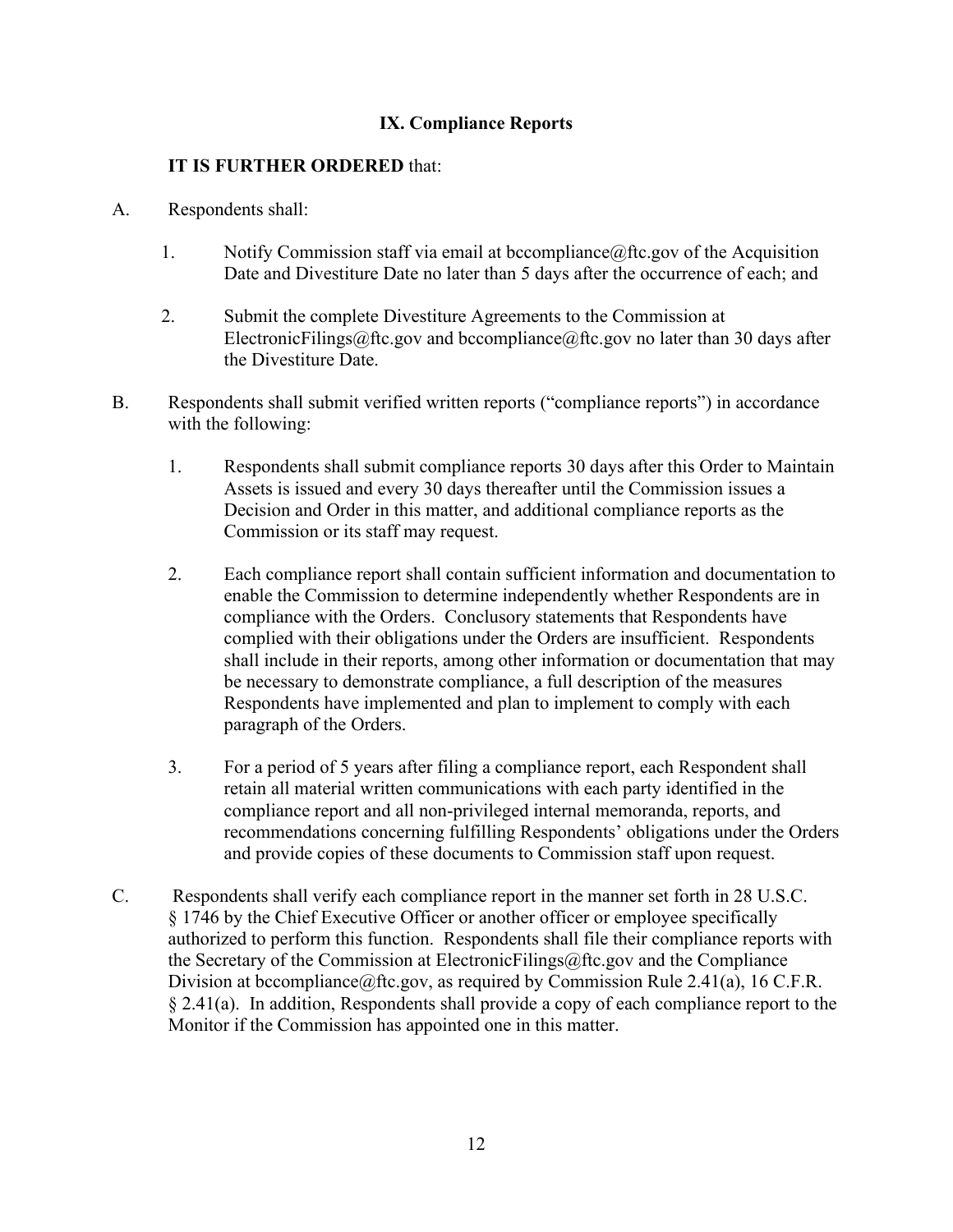### **X. Change in Respondents**

**IT IS FURTHER ORDERED** that Respondents shall notify the Commission at least 30 days prior to:

- A. The proposed dissolution of Medtronic plc or Medtronic, Inc., respectively;
- B. The proposed acquisition, merger, or consolidation of Medtronic plc or Medtronic, Inc.; or
- C. Any other change in Respondents, including assignment and the creation, sale, or dissolution of subsidiaries, if such changes may affect compliance obligations arising out of the Orders.

# **XI. Access**

**IT IS FURTHER ORDERED** that for purposes of determining or securing compliance with the Orders, and subject to any legally recognized privilege, upon written request and 5 days' notice to the relevant Respondent, made to its principal place of business as identified in the Orders, registered office of its United States subsidiary, or its headquarters office, the notified Respondent shall, without restraint or interference, permit any duly authorized representative of the Commission:

- A. Access, during business office hours of the Respondent and in the presence of counsel, to all facilities and access to inspect and copy all books, ledgers, accounts, correspondence, memoranda, and all other records and documents in the possession, or under the control, of the Respondent related to compliance with the Orders, which copying services shall be provided by the Respondent at its expense; and
- B. To interview officers, directors, or employees of the Respondent, who may have counsel present, regarding such matters.

## **XII. Purpose**

**IT IS FURTHER ORDERED** that the purpose of this Order to Maintain Assets is to maintain the full economic viability, marketability, and competitiveness of the Fiagon Business through its full transfer and delivery to the Acquirer; to minimize any risk of loss of competitive potential for the Fiagon Business; and to prevent the destruction, removal, wasting, deterioration, or impairment of any of the Fiagon Assets except for ordinary wear and tear.